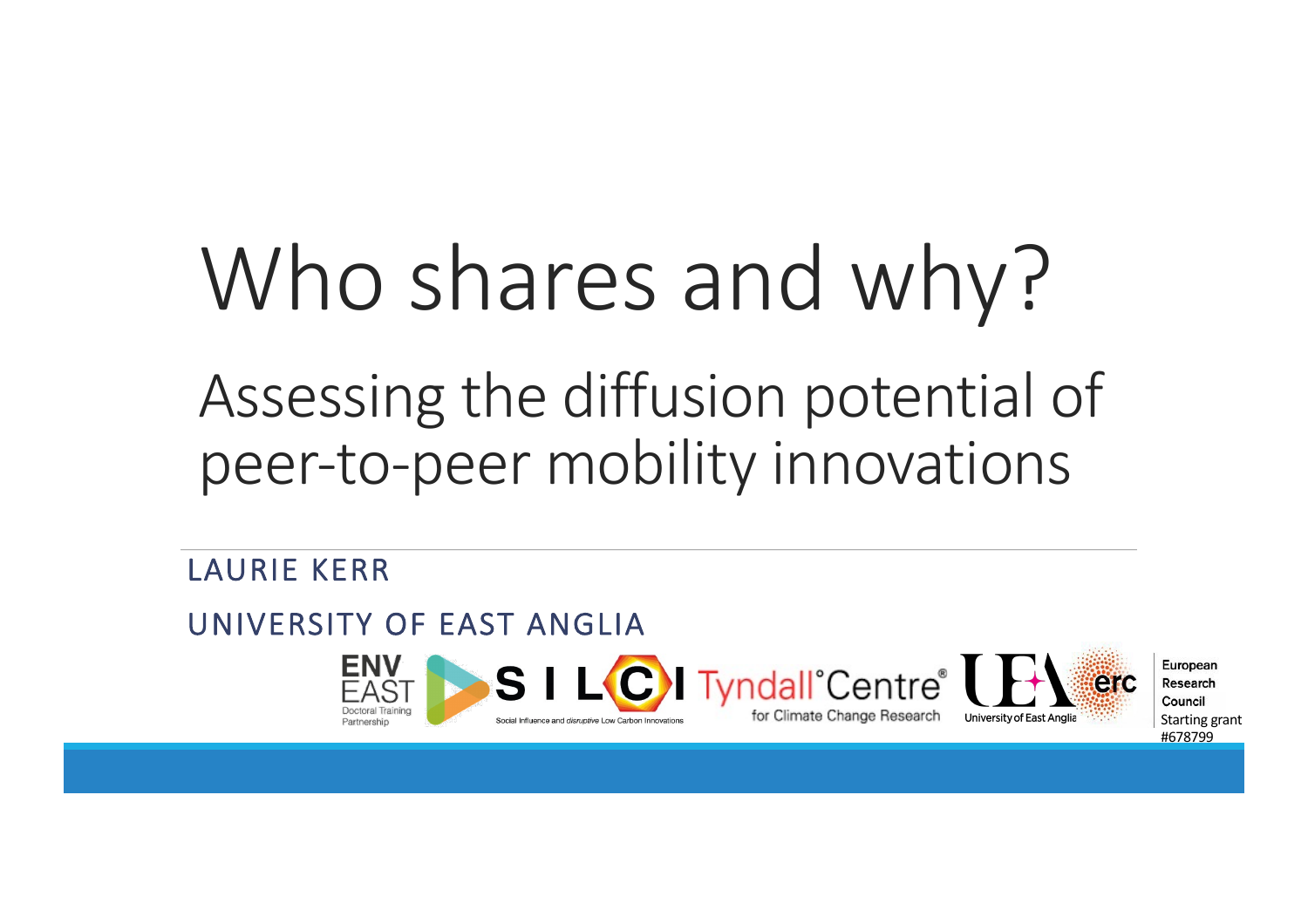

### Personal mobility is undergoing a *technological* and *social* change

**1998**: "Don't get into a stranger's car"

**2008**: "Don't meet people from the internet alone"

**2018**: "Order yourself a stranger from the internet and get into their car alone"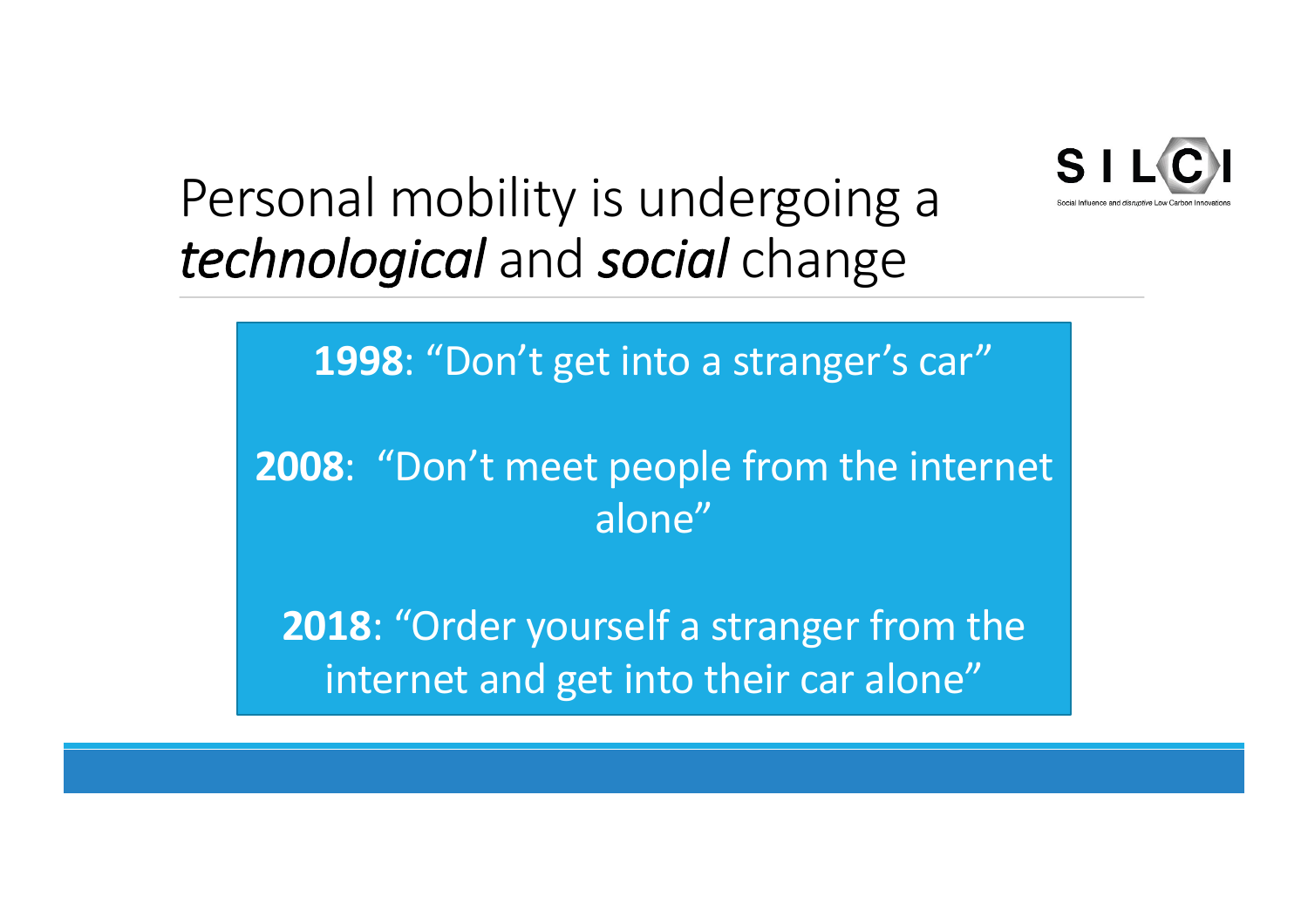

### The sharing economy

- •One of the 'most significant economic developments' of the past decade
- •Consumer to consumer (C2C), or peer to peer (P2P), interactions
- •Allow people to share, barter, lend, rent, trade, gift and swap their personal goods with others

'**Consumers granting each other temporary access to under-utilised physical assets**'

– Frenken 2015

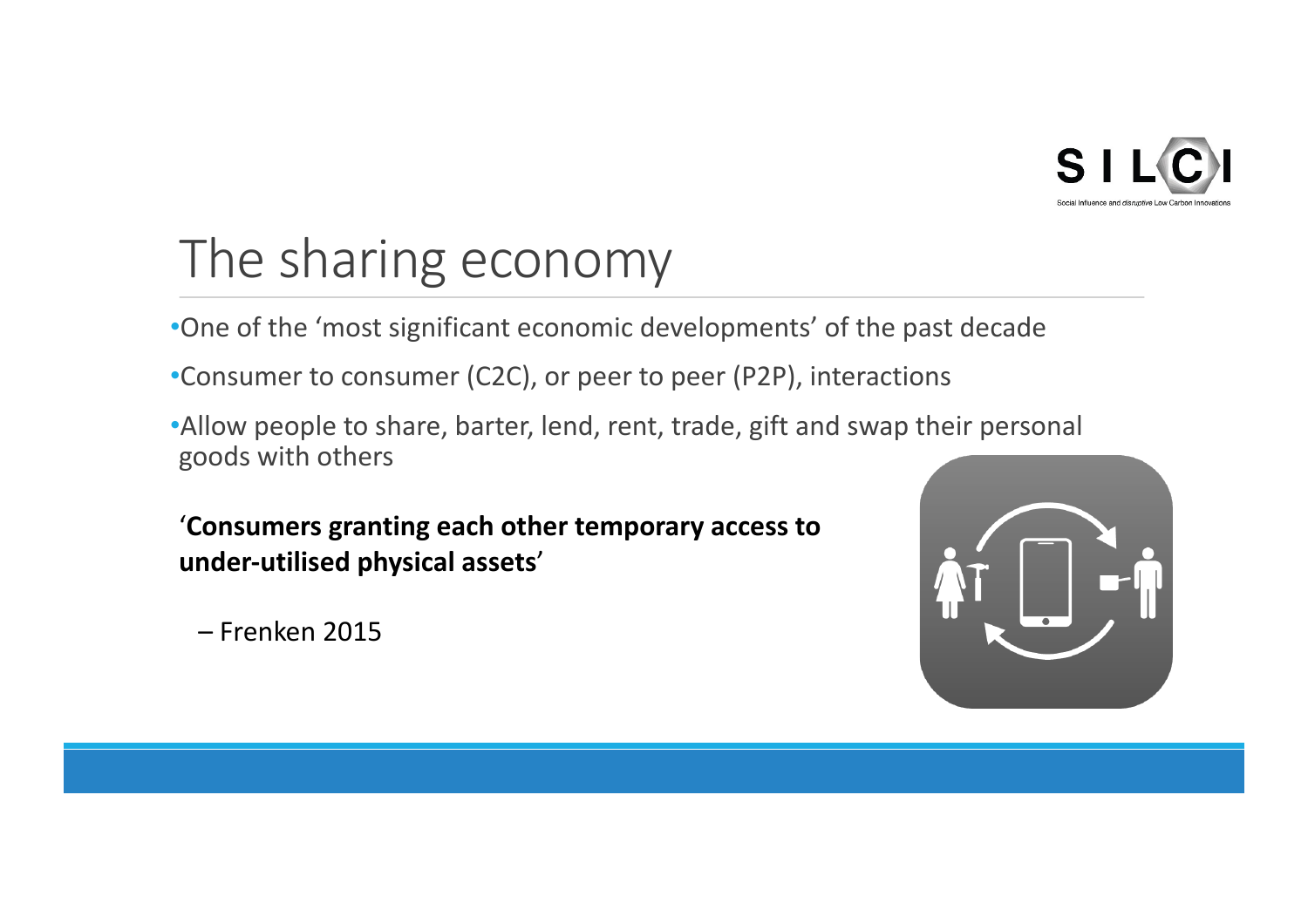

### Peer-to-peer mobility innovations



#### **P2P car sharing**

An individual granting temporary access of their vehicle to another individual, often for payment



### **P2P ride sharing**

An individual granting temporary access of a seat in their vehicle, and sharing a journey, with another individual, often for payment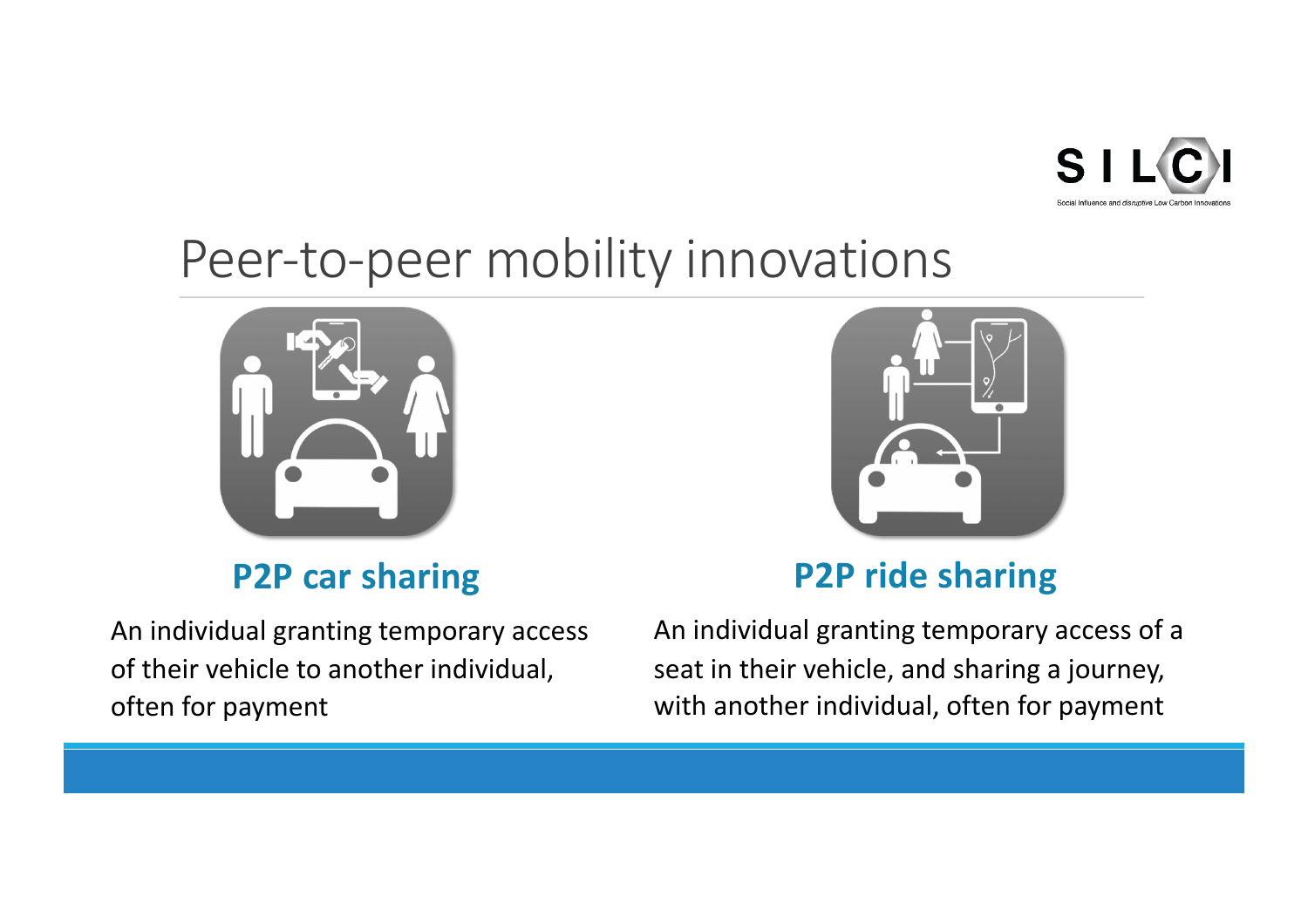

Research question

Who are the adopters of peer-to-peer mobility innovations?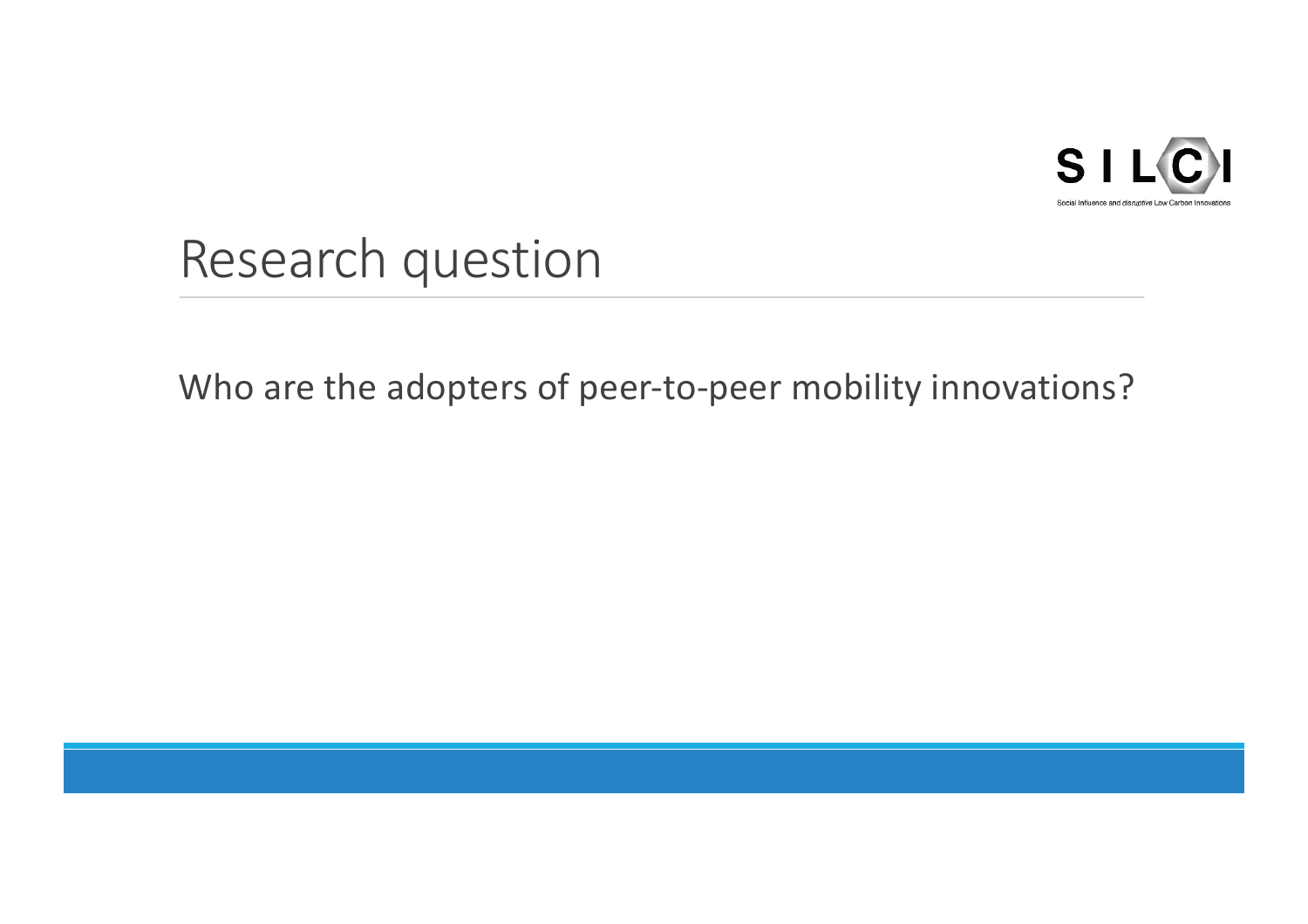

## Methodology

Three parallel surveys: adopters of P2P car sharing, adopters of P2P ride sharing, non-adopters

- •Socio-economic characteristics
- •Personality traits
- •Communication behaviours
- •Travel behaviours
- •Perceptions of P2P mobility

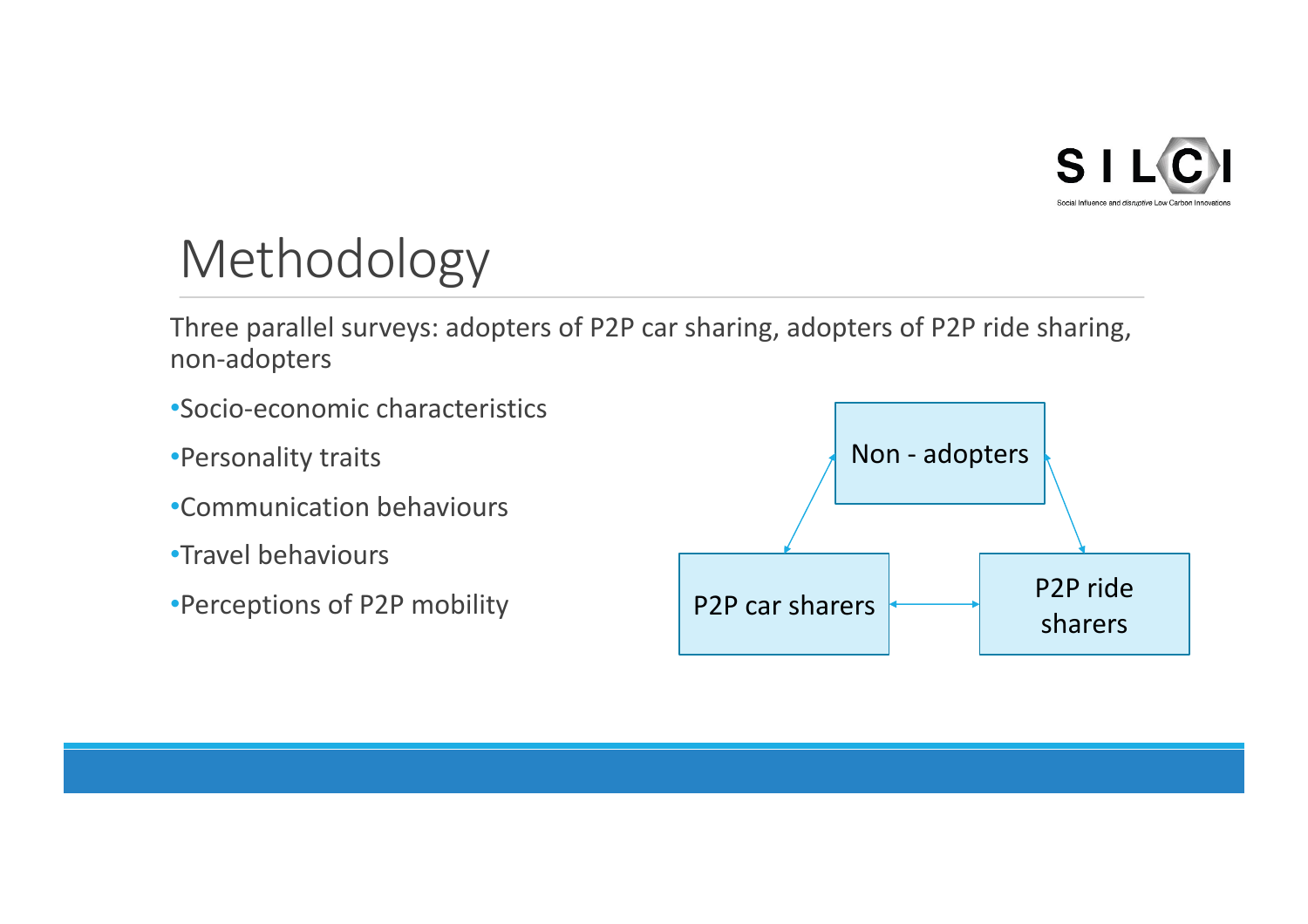

## Methodology

Three parallel surveys: adopters of P2P car sharing, adopters of P2P ride sharing, non-adopters



| <b>Sociality</b> |   |    |  |
|------------------|---|----|--|
| Technophilia     | T | T. |  |
| <b>Trust</b>     | И |    |  |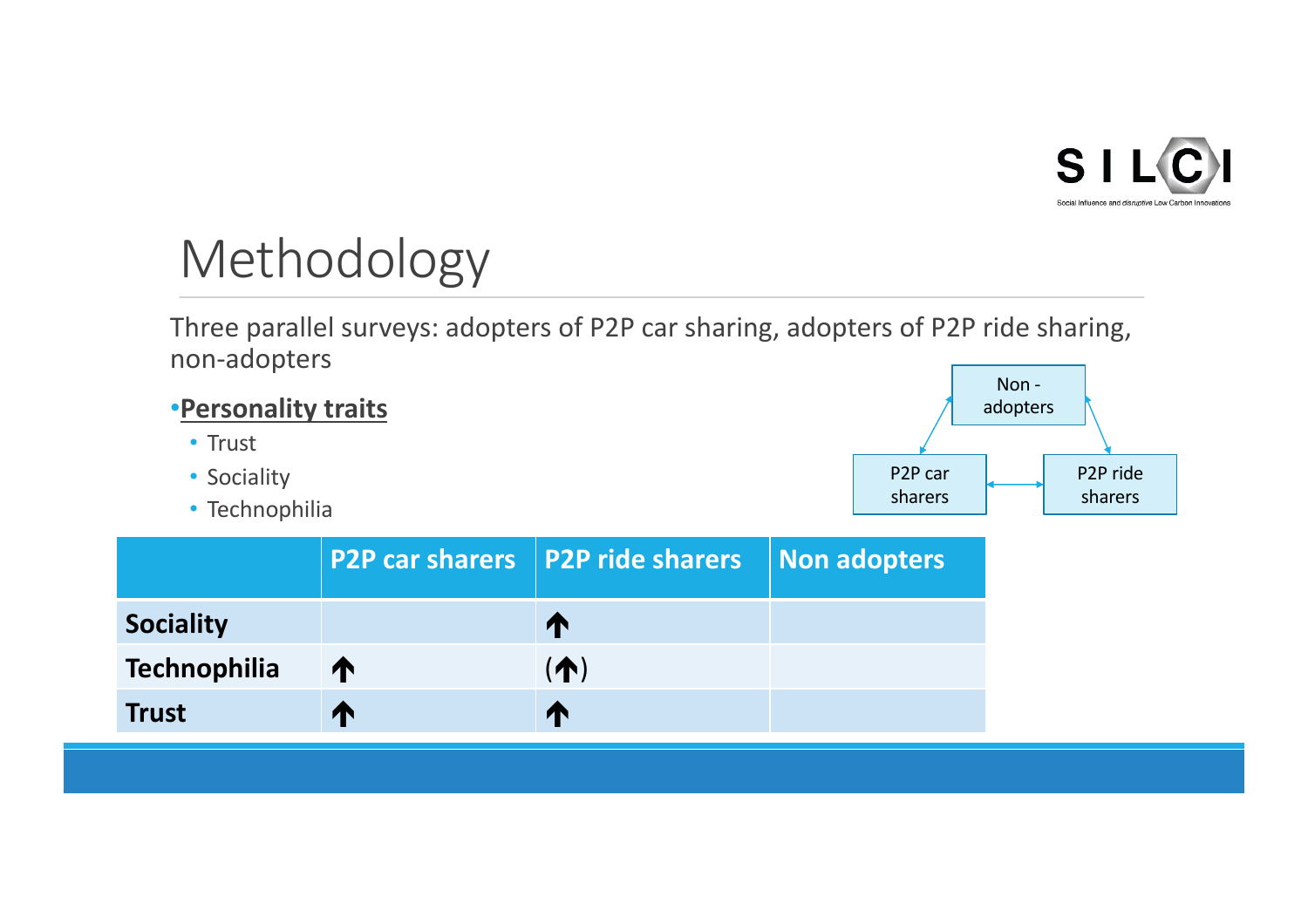

### Key results - Sociality

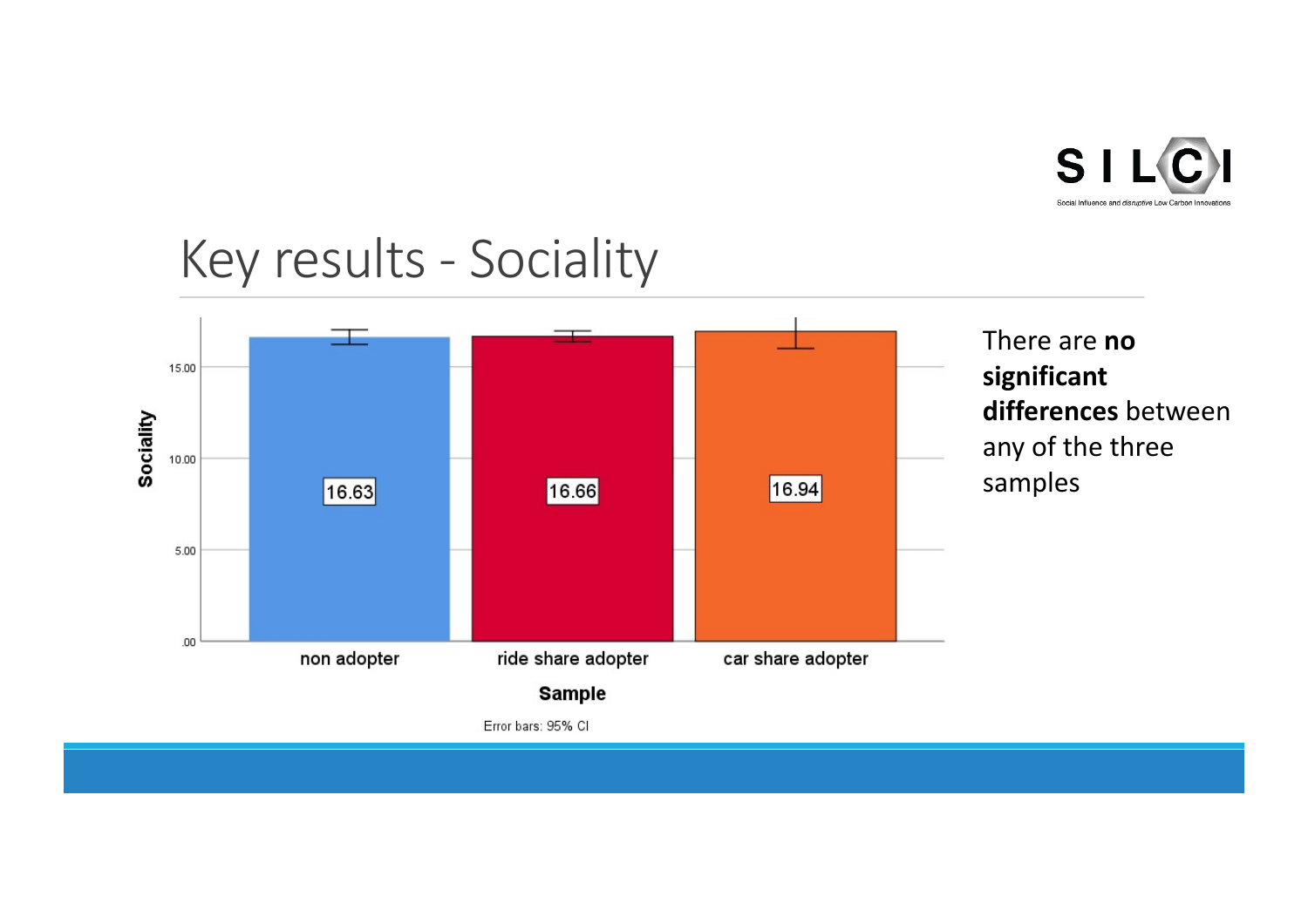

### Key results - Technophilia

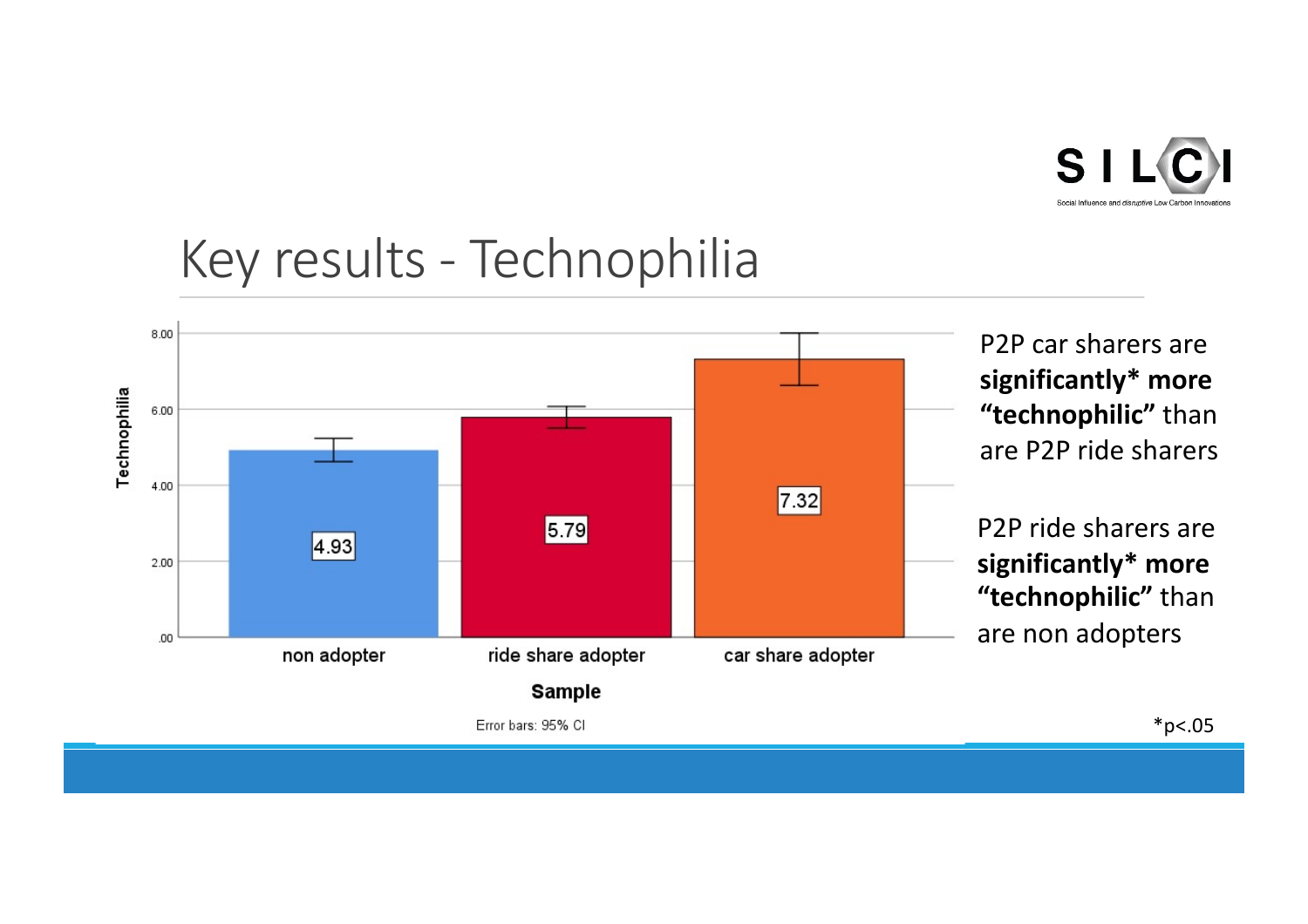

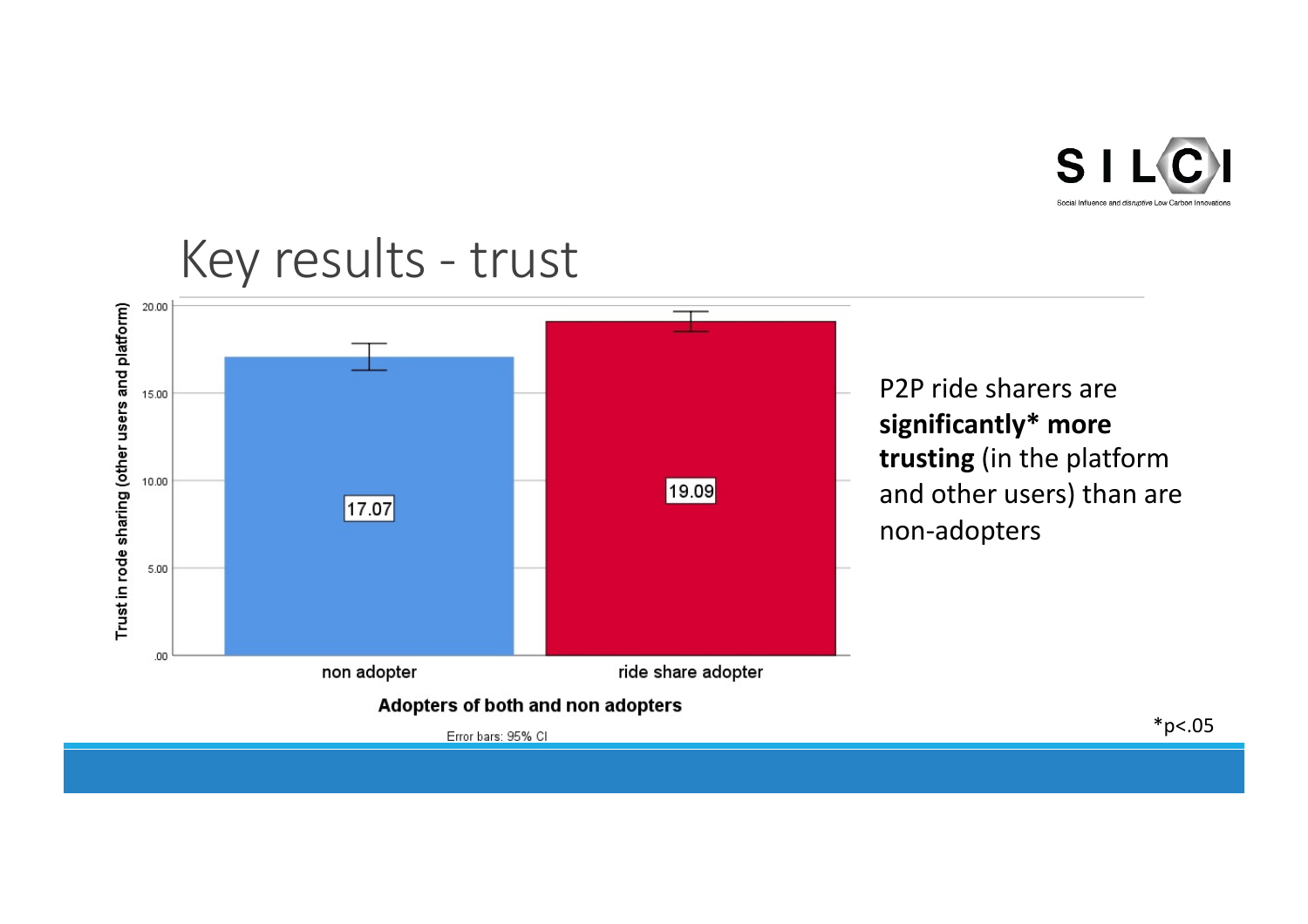

#### Trust in car sharing (in both other users and<br>platform) 20.00 There is **no significant difference** between how 15.00 trusting non adopters and P2P car sharers are10.00 18.68  $17.48$ 5.00  $.00.$ non adopter car share adopter Adopters of both and non adopters Error bars: 95% CI

### Key results - trust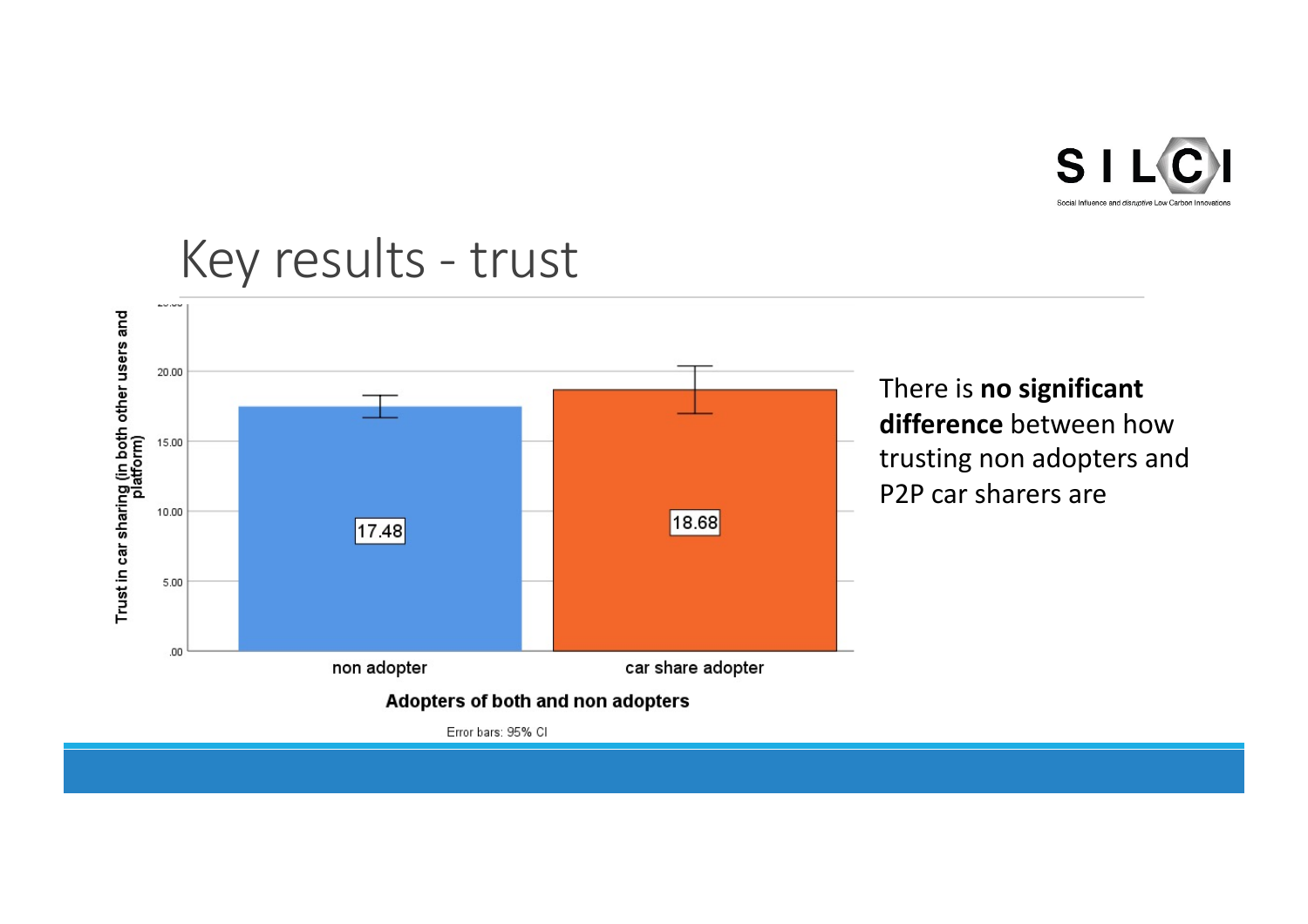

### Identification of adopter profiles

"Used P2P ride sharing in the past, but not now"



### **Past users 1. Commuters 1. Car-free**

Middle aged  $(35 - 65)$ Middle income Use regularly Often with the same people Commuting

Younger (under 35) Lower income Car-free households Use monthly or less One-off journeys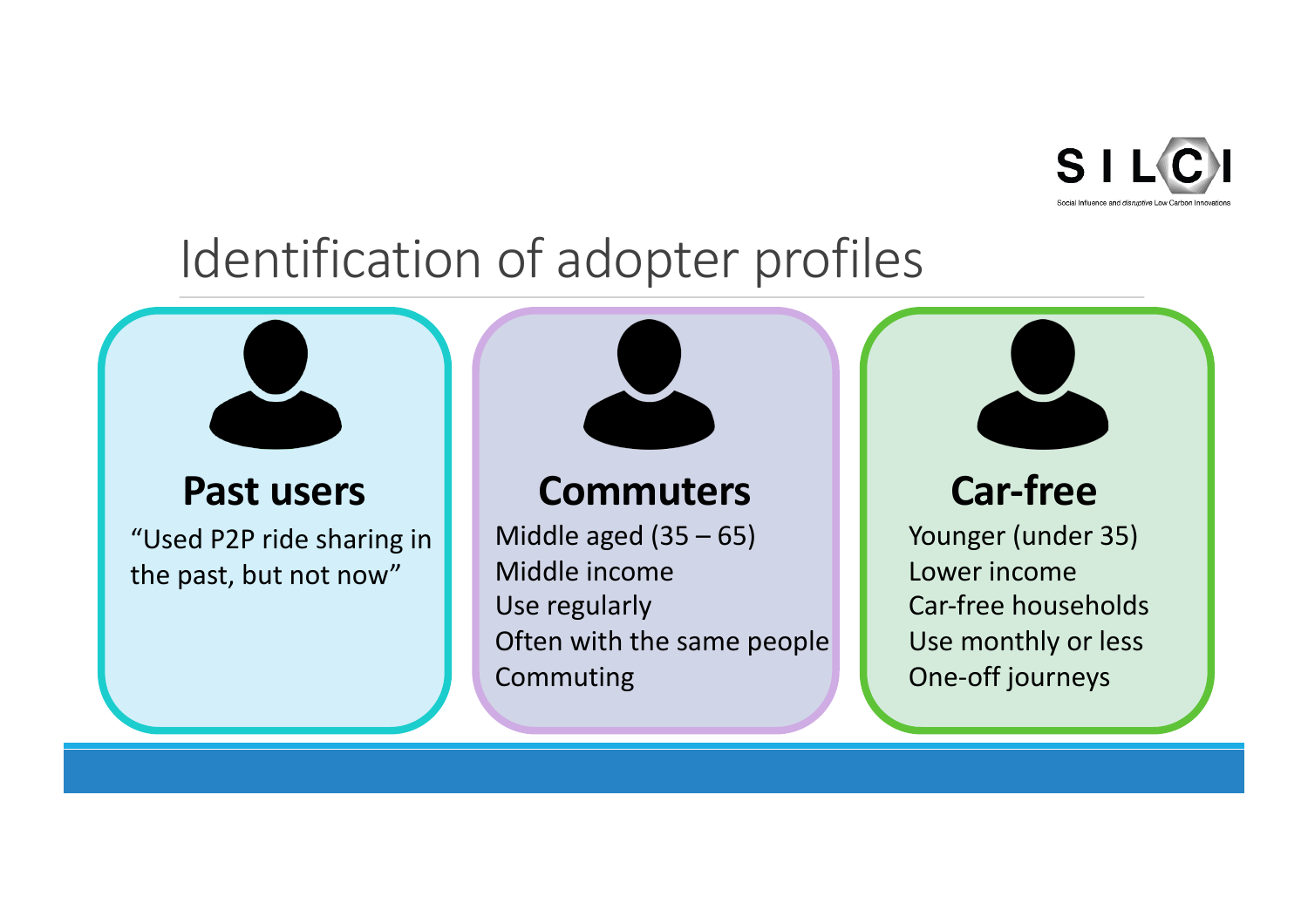

### Comparisons of adopter types

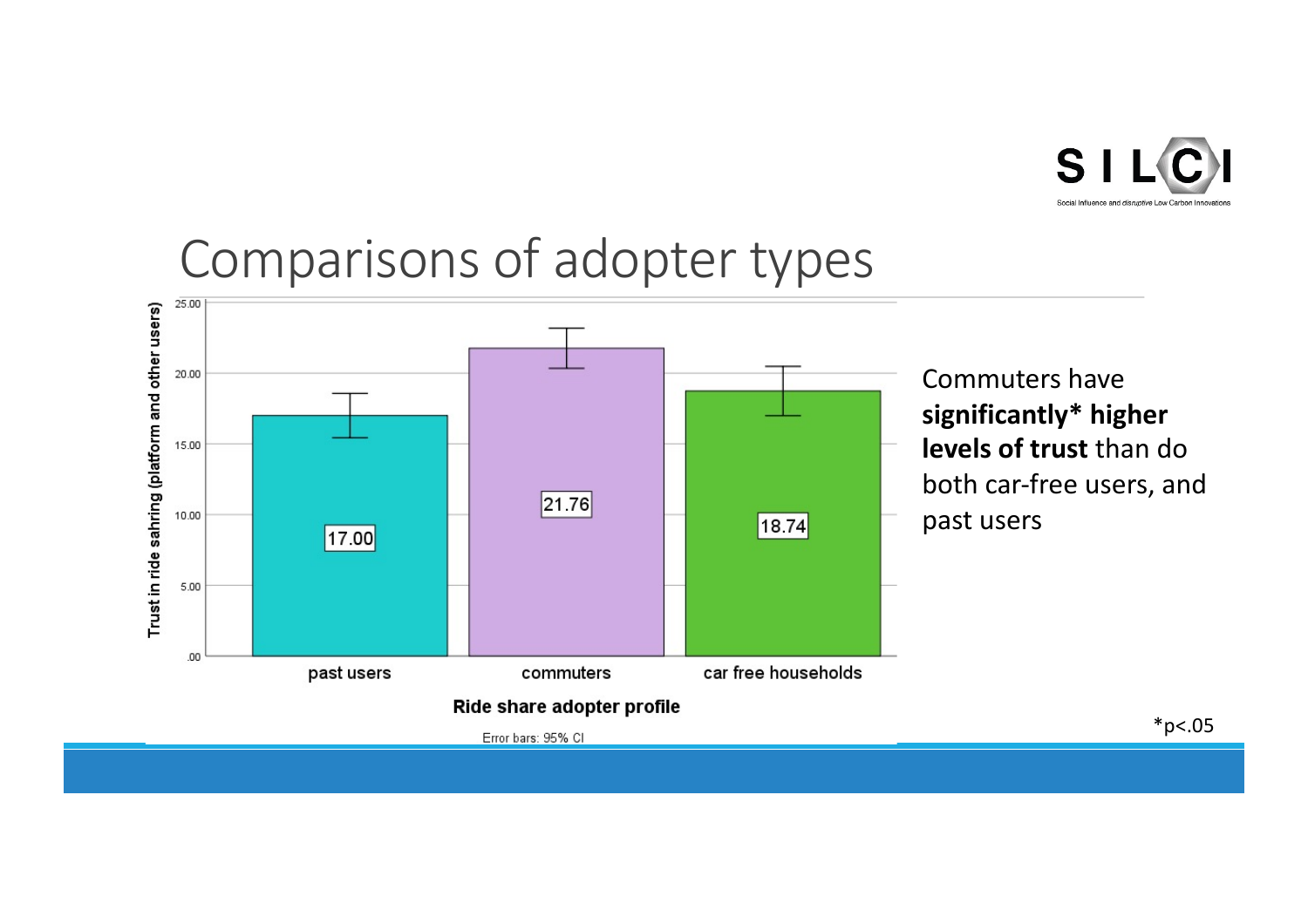

### Future work

**Aim:** *To assess the potential for P2P mobility innovations to reduce CO2 emissions, through an exploration of two case studies: P2P car sharing and P2P ride sharing*

- *1. Who are the adopters of peer-to-peer mobility innovations?*
- 2. Why do adopters use peer-to-peer mobility innovations?
- 3. What are the impacts of peer-to-peer mobility innovations on CO<sub>2</sub> emissions?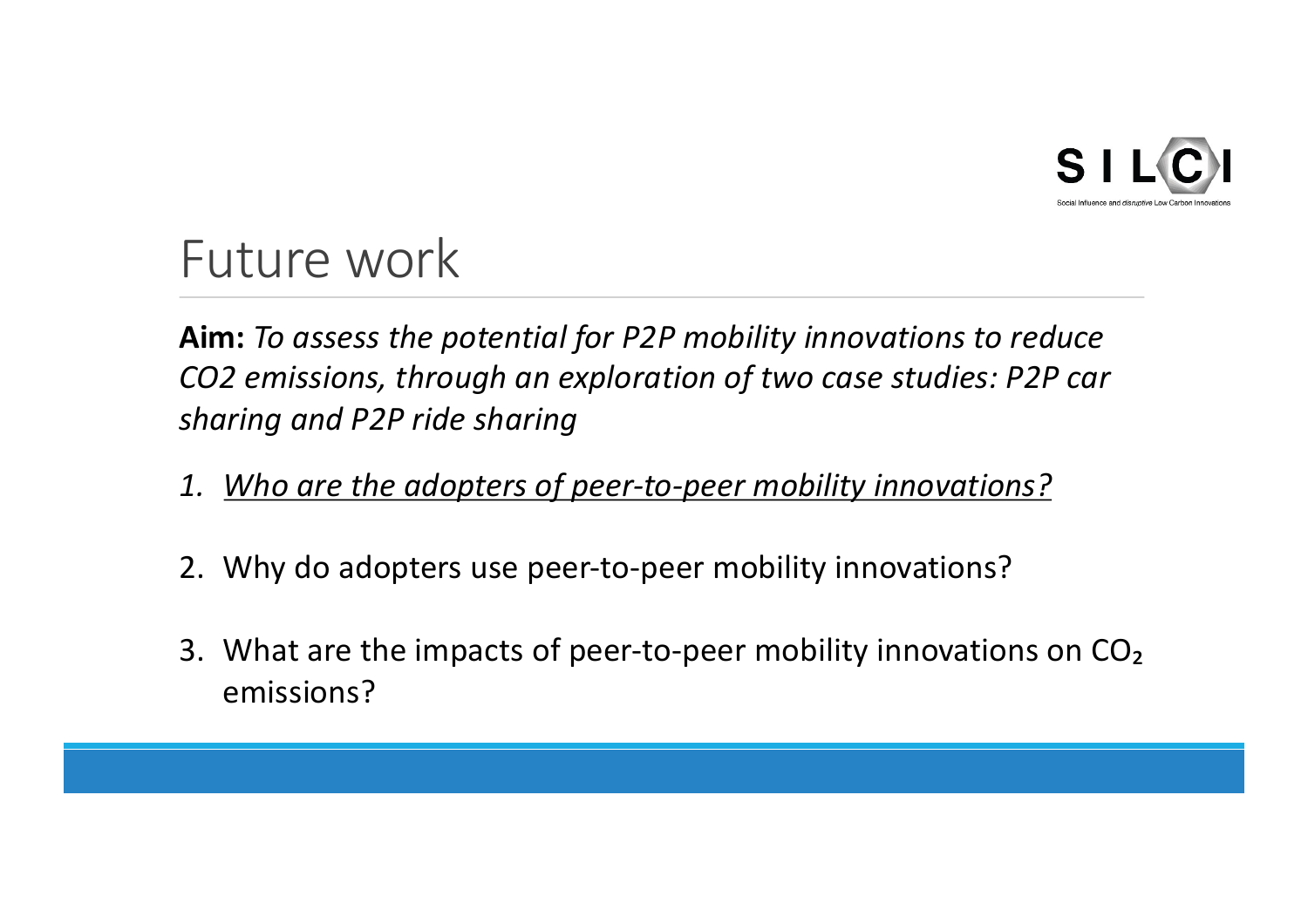

### Future work – next steps

Why do adopters use P2P mobility innovations?

Focus groups with adopter groups (past-users, commuters, car-free households)

- Role of contextual factors (institutional factors)
- Where is the agency?
- Role of trust
- Role of sociality, relationships